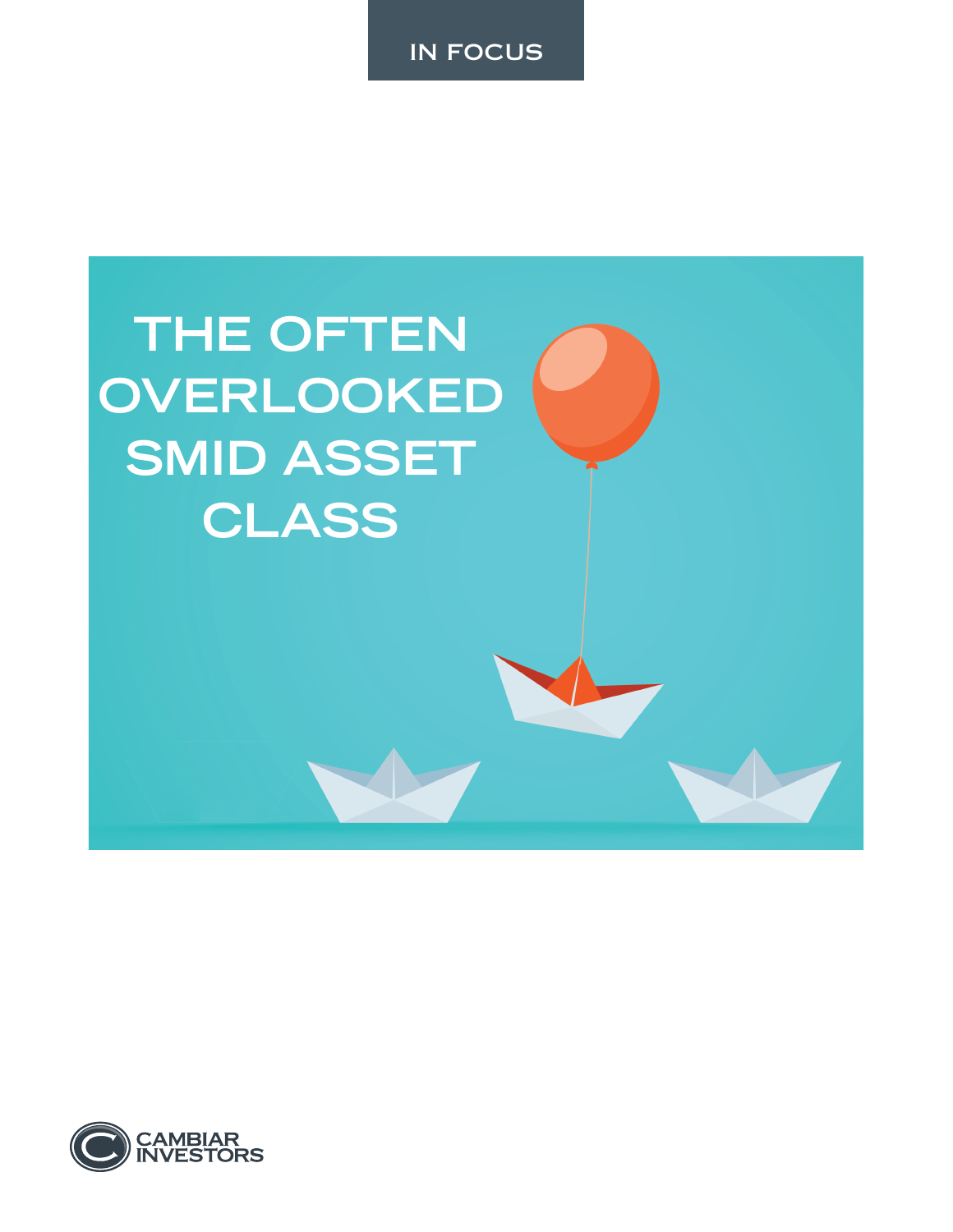# **BENEFITS OF INVESTING IN SMID**

SMID (Small-Mid) cap, as defined by stocks that fall within the market cap range of \$2-\$20B, have historically been underrepresented in traditional asset allocation models. The common utilization of U.S. large-cap and U.S. small-cap mandates, which typically have market capitalization limits, we believe has led to a polarization of domestic allocation and a gap where there is inadequate representation of small-midcap stocks.

Cambiar Investors believes a more diversified domestic allocation must include an exposure to the SMID asset class. This area of the market can potentially provide:

#### **Higher Risk-Adjusted Returns**

Similar to small-cap stocks, SMID stocks possess strong risk-reward characteristics.

Medium-sized businesses typically offer a greater degree of stability than small cap stocks.

**Lower Volatility** 

#### **Larger Opportunity Set**

The overall number of companies that fall within the market cap range, coupled with sparse analyst coverage, is an ideal backdrop for active management to take advantage of inefficiencies.



Increasing the small cap universe to include midcaps adds exposure to companies with more stable business structures, higher quality balance sheets and greater access to capital markets.

Historically, this has led to stronger performance and less vulnerability to market downturns relative to a pure small cap allocation.

Source: Morningstar. As of 12.31.2019

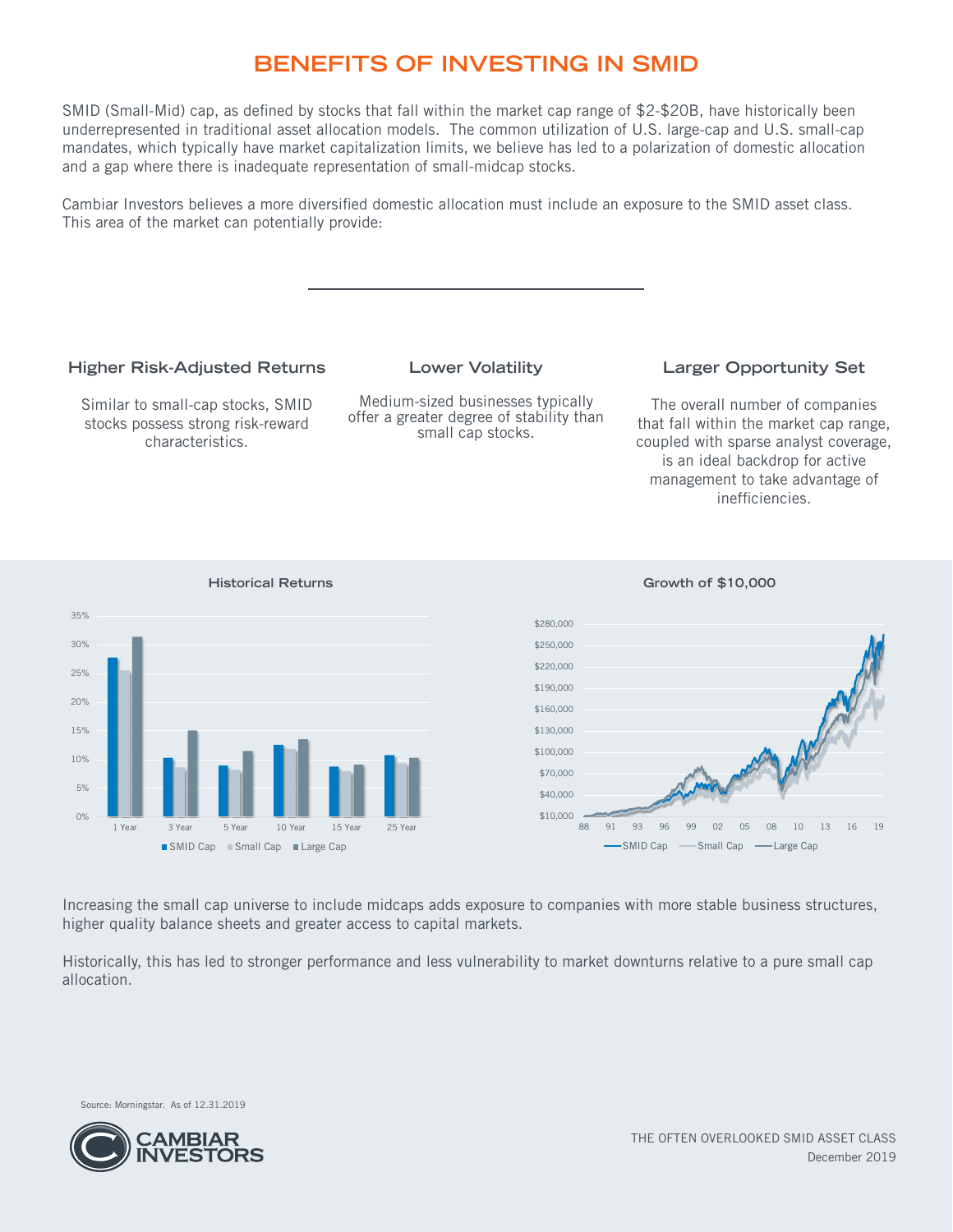# **LOWER VOLATILITY**



Implementation of a SMID mandate can potentially lower the risk of an overall asset allocation model. Historically, SMID stocks have shown less risk, as measured by standard deviation than small cap stocks, while not foregoing the upside potential.

Source: Morningstar. 'Based on ten year data. As of 12.31.2019



### **LARGER OPPORTUNITY SET**

Average Analyst Converage Per Security<sup>11</sup> 0  $\overline{2}$ 4 6 8 10 12 14 SMID Cap Small Cap Small Cap Large Cap

The flexibility of a SMID cap mandate allows for a portfolio to access stocks within both the large-cap and small-cap realms, vastly enhancing the number of unique investment possibilities.

Within this landscape, many SMID stocks have little to no analyst coverage, creating greater dispersion between stock prices and fair value.

**23%** SMID securities covered by fewer than

three analysts

'Source: Morningstar. "Source: Factset. As of 12.31.2019